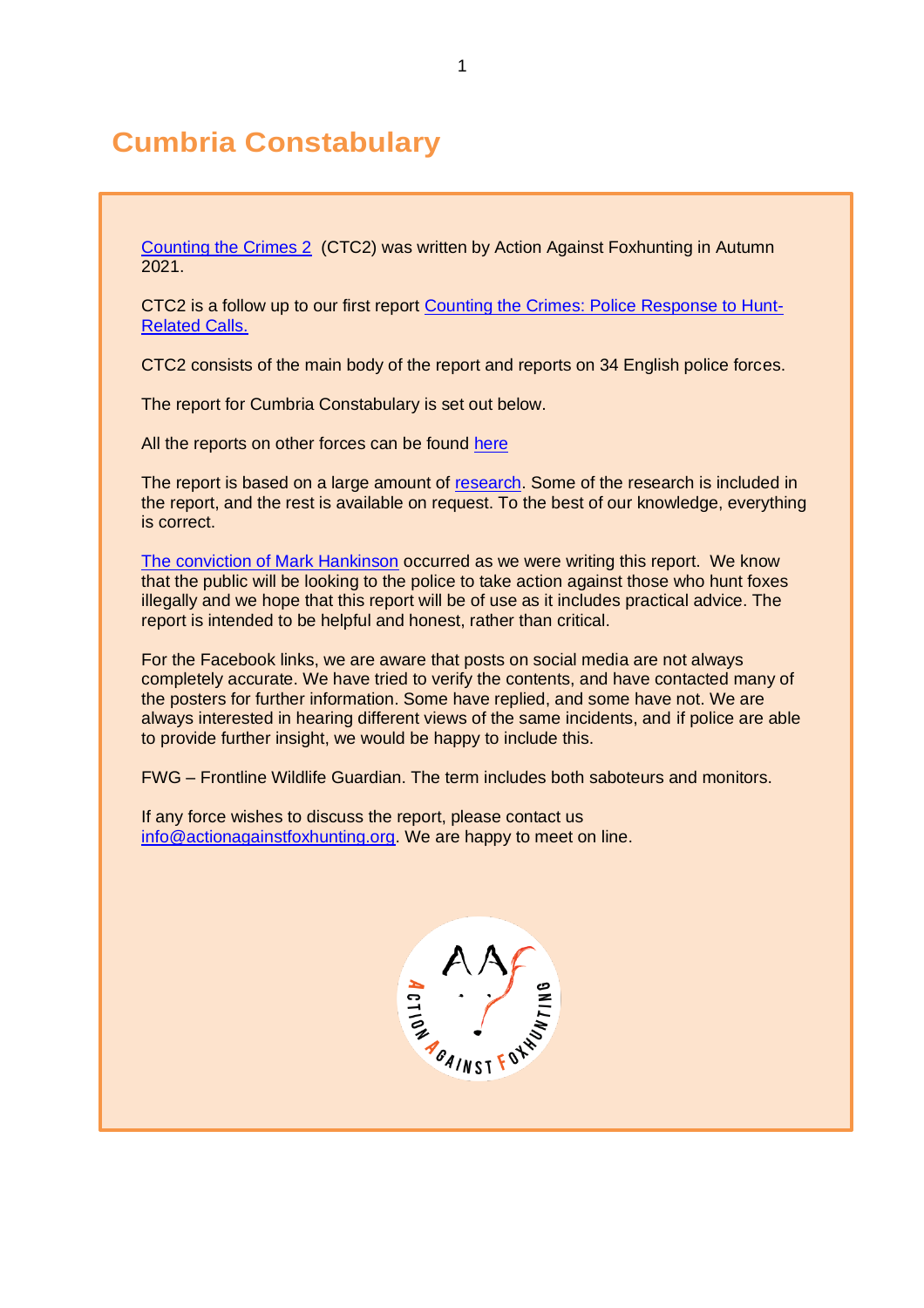**How did the force respond to CTC? You can select multiple options.**

- One email
- ✓ Exchange of emails
- Meeting
- No response at all

#### **For Email response - was the response detailed?**

- Yes
- ✓ No

#### **How do you rate the response?**

|                                   | $1 \t2 \t3 \t4 \t5$ |  |
|-----------------------------------|---------------------|--|
| the company's company's company's |                     |  |

#### **Why have you given this rating?**

Cumbria didn't respond to CTC in detail. However, because the force was already tackling illegal foxhunting robustly, a detailed response wasn't required.

### **Were there follow up emails and did the force reply?**

- ✓ Yes
- No

#### **How willing was this force to take on board what we said?**

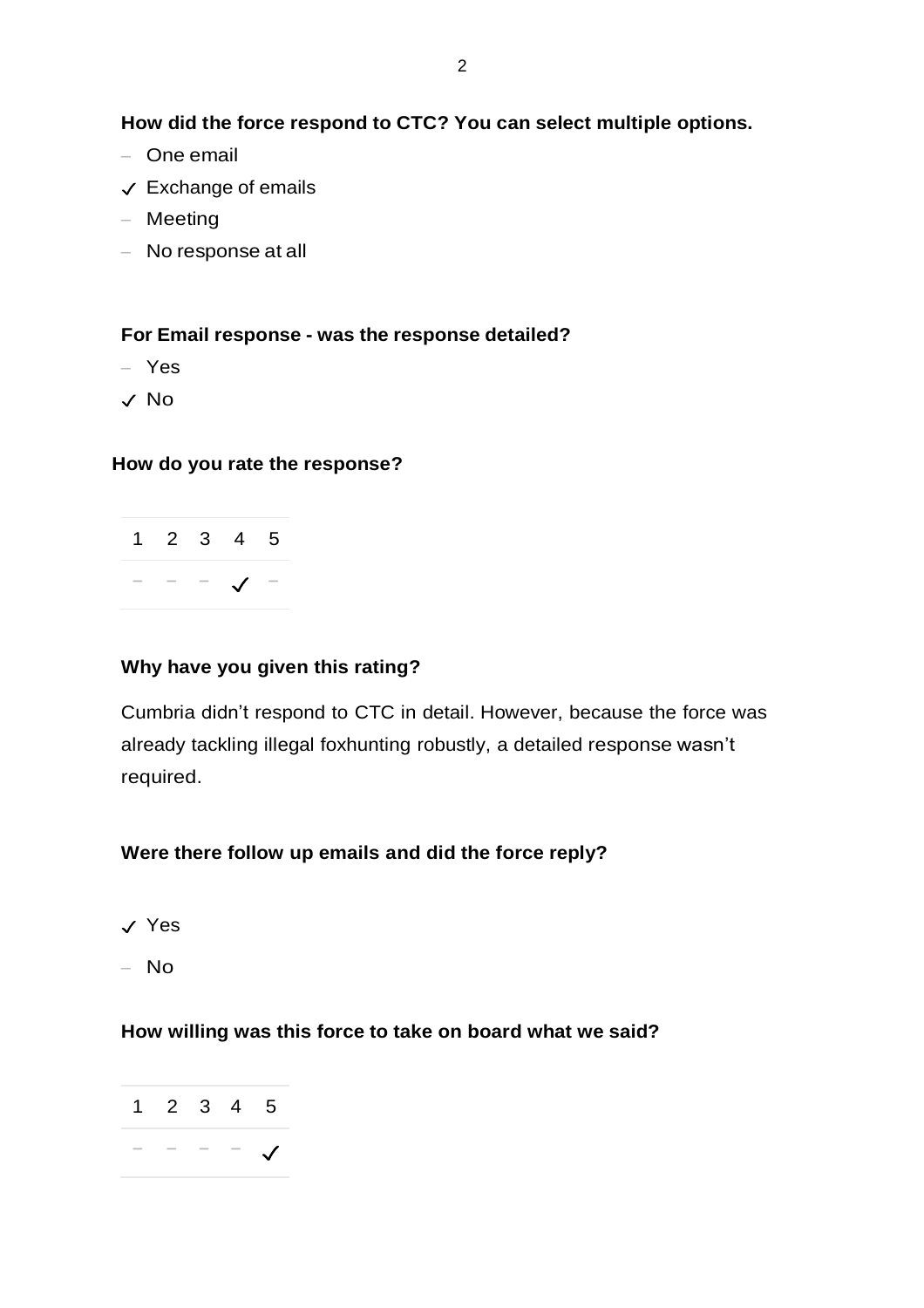#### **Why have you given this response?**

They asked us to share any information we had about illegal foxhunting.

## **Has this force taken any steps to improve their relationship with FWGs?**

- ✓ Yes
- No
- Other

### **What steps have they taken?**

They have a good working relationship with FWGs. Whether they have meetings with them is unknown.

# **Does this force have an aide memoire or any guide to policing illegal hunting?**

- ✓ Yes
- No

### **What do you think of the guide/aide memoire?**

1 2 3 4 5 − − − ✓ −

### **Why have you given this response?**

In an FOI, the force wouldn't say whether or not they had an aide memoire. It is difficult to rate the policy without seeing it. But they did mention they had a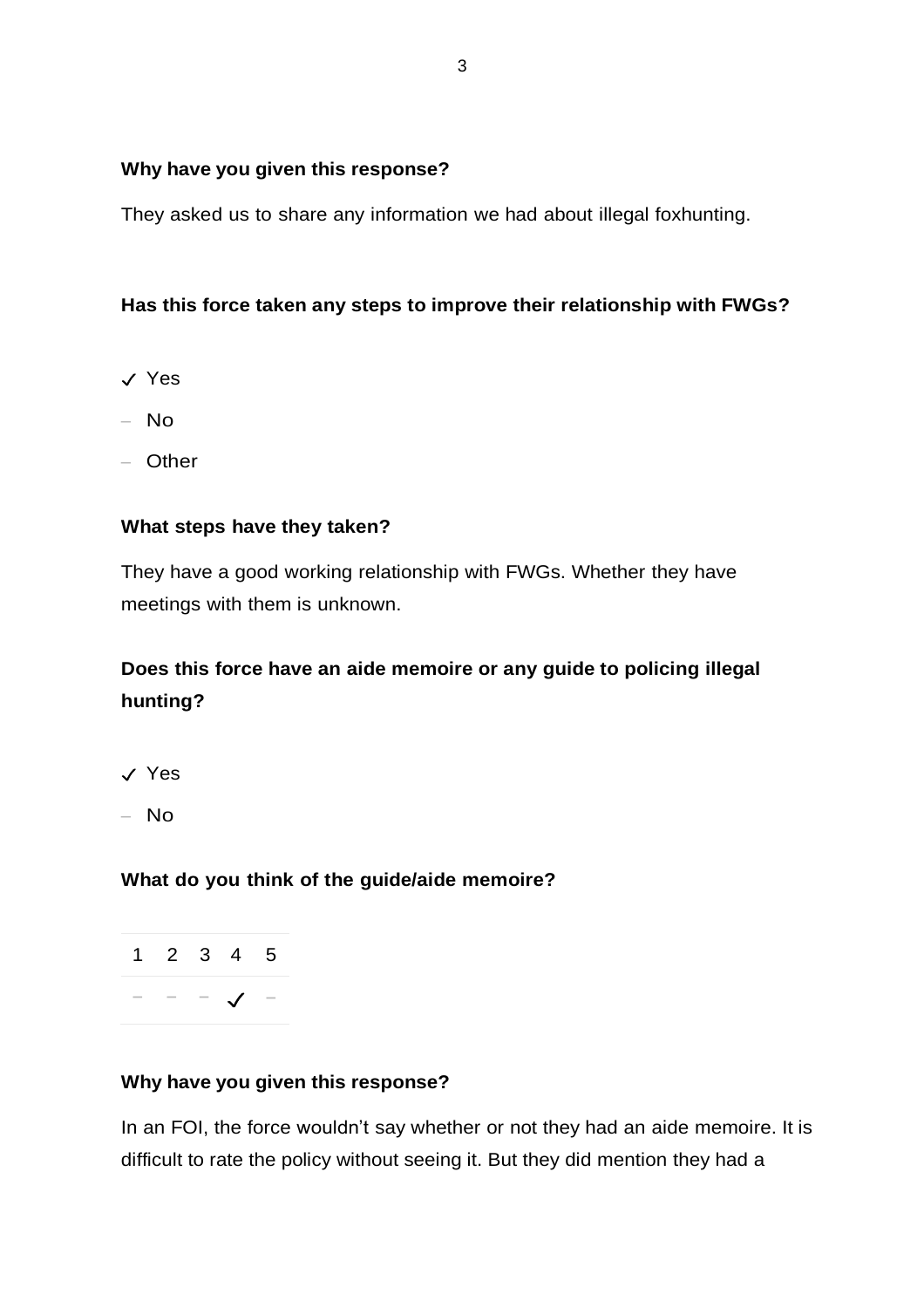"Foxhunting Policy", which they did not share for operational reasons. They do investigate offences, so they probably know what they are doing.

4

### **How well trained are the police in this force?**



### **Why have you given this response?**

The FWGs have respect for Cumbrian police. Also, the force is undertaking a programme to train up frontline officers. The FB posts from FWGs show a positive response to incidents from the force.

# **How do you rate this force's behaviour in the field with regard to illegal foxhunting and incidents involvingFWGs?**

- Always appear biased
- Usually appear biased
- Sometimes appear biased
- Rarely appear biased
- ✓ Never appear biased

**Looking at the response to our FOI asking about police systems and organisation with regard to foxhunting, how do you rate their ability to take action on illegal foxhunting?**

<sup>1</sup> 2 3 4 5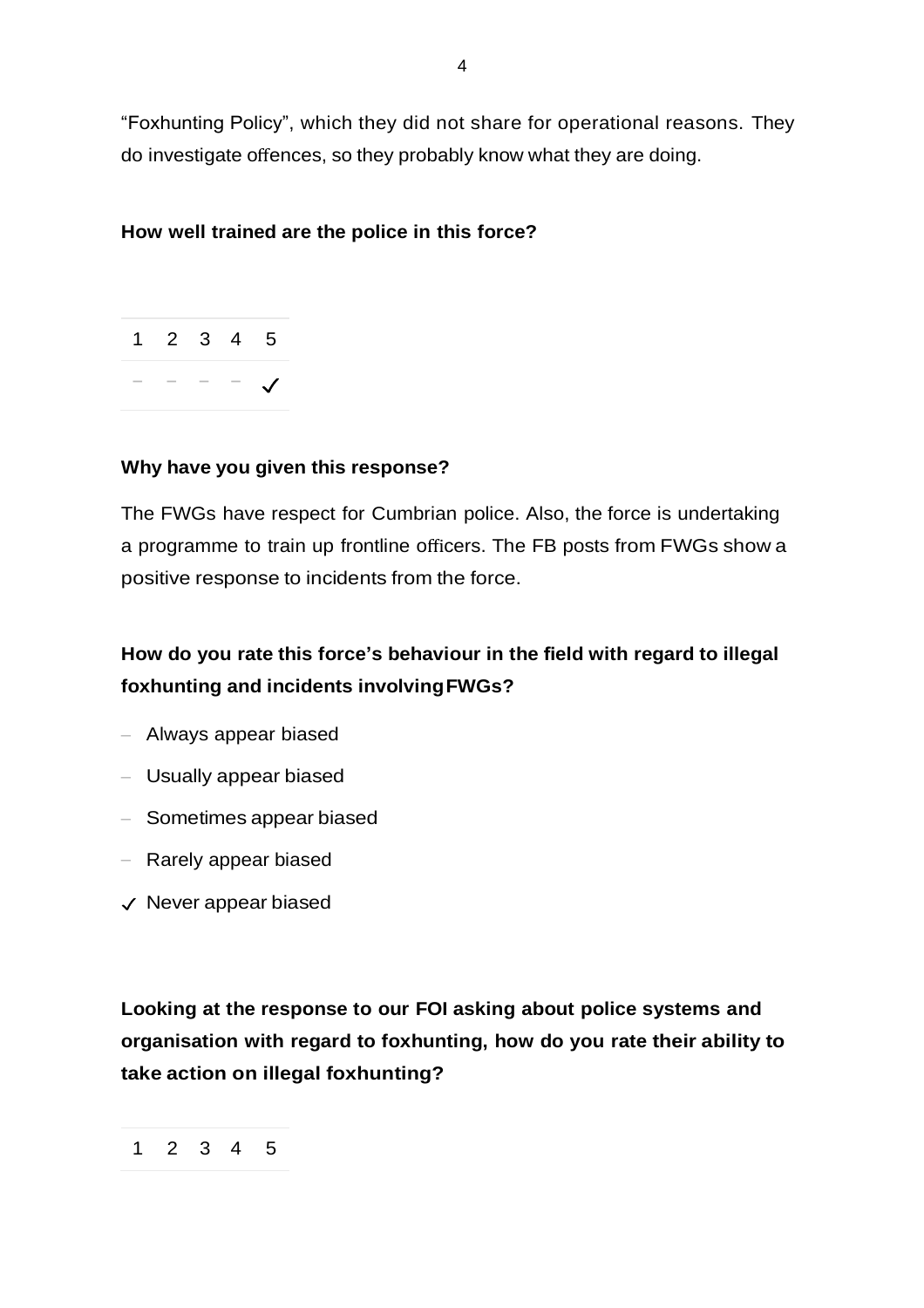# − − − − ✓

## **Why have you given this rating?**

While the way they have organised the force is not particularly special, their actions in the field are impressive.

When responding to CTC, they said they'd had a recent review specifically covering the policing of illegal fox hunting, including training plans for frontline officers. They have 30 trained WCOs who work alongside their other duties but no rural crime team. The absence of a rural crime team is interesting. In other forces, the rural crime team is essential, even though they WCOs are not often part of the actual team.

# **Do you think the force focuses too heavily on public order as opposed to dealing with illegal foxhunting?**

- Yes
- ✓ No
- Other

### **Why have you given this response?**

FWGs have not complained of this.

### **Overall, how do you rate this force?**



#### **Any other comments?**

The force has openly declared that they will tackle illegal hunting. Many of the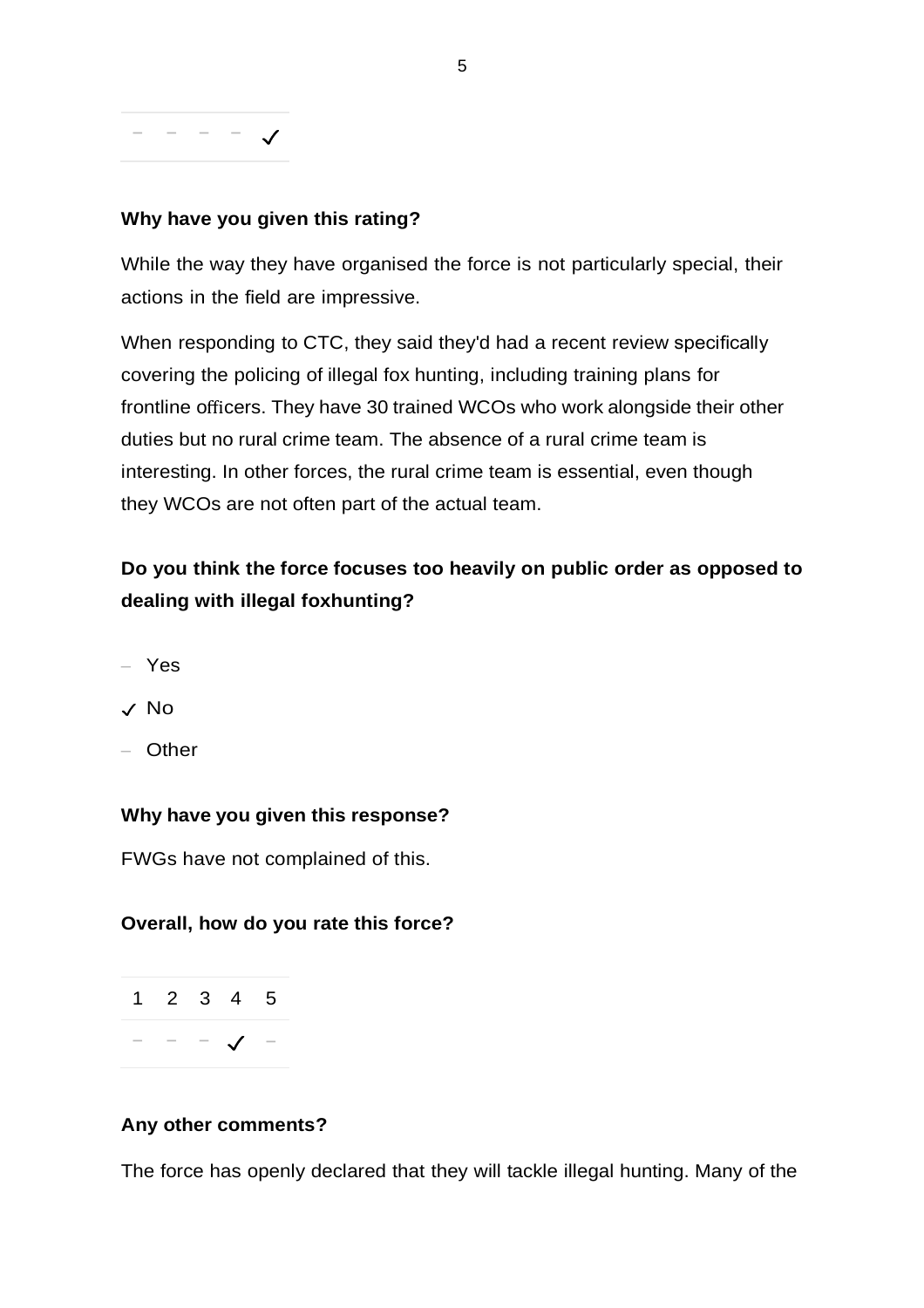others even don't mention it as a wildlife crime.

In many ways, we have very little information about Cumbria Constabulary, though they were responsive to our emails. Generally speaking, they are respected among anti-hunting groups.

We hope that Cumbria Constabulary continues to tackle illegal foxhunting effectively. The webinar exposure justifies and reinforces their actions. We also hope that the outcome of any court cases relating to the webinar will not change the force's positive attitude as what was stated in the recordings cannot be unsaid. The Hunting Office made it clear trail hunting IS fox hunting and there was much talk about ways to create a "smokescreen" to cover up illegal hunting. Disrespectful comments were made about the police. The Hunting Office represents all registered hunts in England and Wales therefore the discussions were relevant to all police forces.

### **In the opinion of AAF, how can this police force improve?**

There is always room for improvement in any organisation on any aspect. However, things do seem to be going well in Cumbria, without any help from AAF. The key issue is the recognition by this force that illegal foxhunting is a problem; other forces are in denial. In our discussions with other forces, we have used Cumbria Constabulary as an example of good practice, so it is a pity we do not have a great deal of information about the set up in the force in order to share it.

All officers would benefit from a much greater understanding of the issues surrounding illegal hunting and the motivations of FWGs. We have created three helpful documents:

[Practical Advice for All Officers](https://www.actionagainstfoxhunting.org/wp-content/uploads/2021/11/B-1411-Practical-Advice-for-all-Police-Forces.pdf) – this includes training advice [A Field Guide for Officers](https://www.actionagainstfoxhunting.org/wp-content/uploads/2021/11/A-1411-FIELD-GUIDE-ILLEGAL-FOXHUNTING.pdf) – to use if they are called to a hunt A Study - [Why sabs and monitors are not protesters.](https://www.actionagainstfoxhunting.org/wp-content/uploads/2021/11/A-1411-Why-sabs-and-monitors-arent-protesters.pdf) – an insight FWG organisations.

6